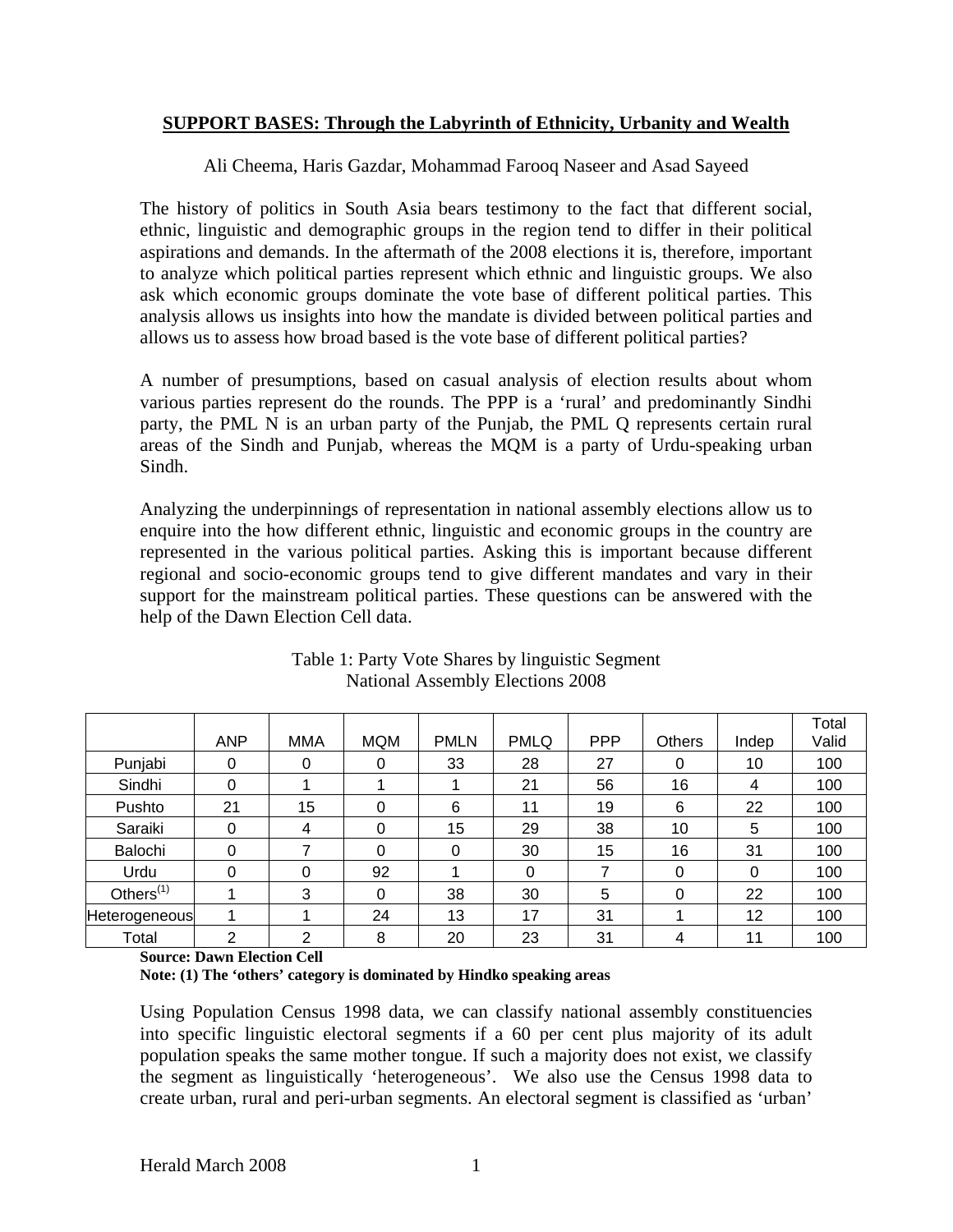or 'rural' if the majority of its adult population lives in urban or rural areas, otherwise constituencies are classified as 'peri-urban'. Finally, using the 1998 Census we create a wealth index by electoral segment based on literacy rates, proportion of mud houses and proportion of houses with electricity. This index is used to classify different electoral segments into the poorest, middle and richest wealth categories. This data reveals fascinating insights into the pattern of representation.

It shows that the PPP and the PMLQ have emerged as the two political parties with the broadest representation across linguistic segments. They have obtained very sizeable vote shares in every linguistic segment, except for the Urdu segment and the Hindko segment in the case of the PPP (Table 1). The PPP's vote share domination in the Sindhi, Saraiki and heterogeneous segments is self-evident and it is the second largest party in terms of vote shares in the Pushto segment. Clearly, these two political parties can claim to represent all ethnic and linguistic groups in the country barring the Urdu-speaking. Although, the PMLQ's claim that it has the highest vote share in Balochistan is clearly an aberration because of the impact of the electoral boycott by the Baloch nationalists.

The data also shows that the resurrection of the PMLN in the recent elections is confined to the Punjabi, Hindko and Saraiki segments. Its dominance in the Punjabi and Hindko segments is self-evident and it appears that these segments tend to vote similarly (Table 1). However, in the current elections the PMLN has failed to have any significant representation in the Balochi, Sindhi and Pushto segments.

The MQM monopolizes the vote share in the Urdu-speaking segment and the heterogeneous segments of Urban Sindh. In spite of its claims it has failed to break into non Urdu-speaking linguistic segments in the country.

The ANP is clearly a party that represents Pushto speakers (Table 1). Be it NWFP, Balochistan or Karachi the only linguistic segment it has reasonable representation in is the Pushto segment. In fact, it tends to dominate this segment. Its vote share in the Balochi segment is 0% and in the Hindko segment (represented by "others" in Table 1), the other important segment in the NWFP, it is merely 1%.

If the MMA bills itself as a national religious alliance, the data makes it clear that it has now emerged as a predominantly Pashtun party. The only linguistic segment in which it was able to acquire reasonable representation is the Pushto speaking segment, while its presence in all other ethnic segments was extremely low.

Do rural or urban voters dominate the vote base of different political parties? The vote base of the PPP and ANP is evenly split across rural, peri-urban and urban areas. However, PMLQ and MMA's vote base remains predominantly rural with much more than 65% of their votes coming from rural areas (Table 2). Although, the loss of the MMA vote base in urban areas is partly a result of the Jamat-i-Islami's election boycott. The MQM remains a party dominated by an urban vote base. Within the remaining parties PMLN has the largest urban vote base.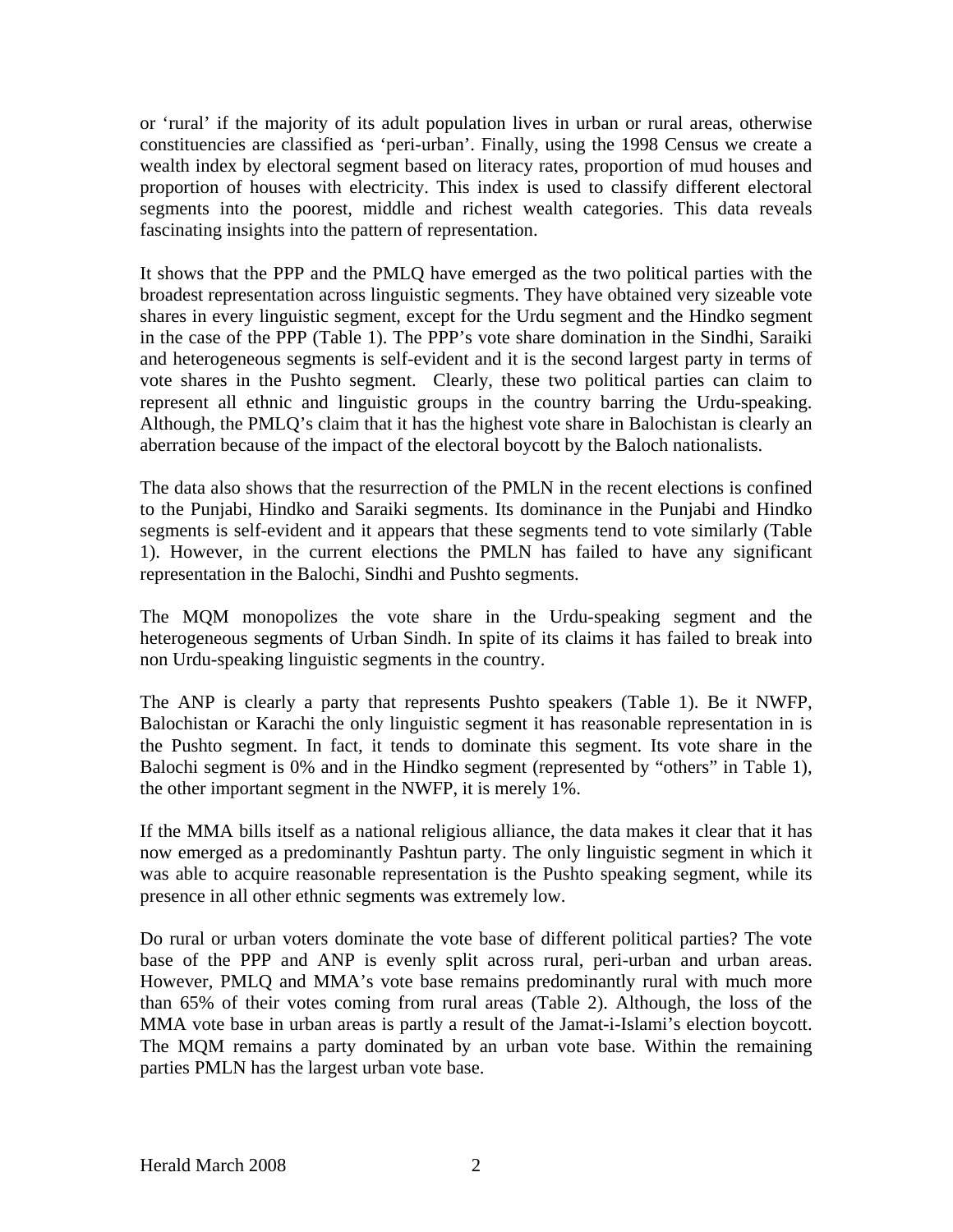| 1.00010101111110000111011 |     |     |            |             |             |            |               |       |                    |
|---------------------------|-----|-----|------------|-------------|-------------|------------|---------------|-------|--------------------|
|                           |     |     |            |             |             |            |               |       | <b>Total Valid</b> |
|                           |     |     |            |             |             |            |               |       | National           |
|                           | ANP | MMA | <b>MQM</b> | <b>PMLN</b> | <b>PMLQ</b> | <b>PPP</b> | <b>Others</b> | Indep | Votes              |
| Rural                     | 52  |     |            | 45          | 65          | 48         | 51            | 60    | 50                 |
| Peri-Urban                | 26  | 21  |            | 24          | 26          | 29         | 41            | 27    | 25                 |
| Urban                     | 22  |     | 98         | 31          | 10          | 23         |               | 13    | 25                 |
| Total                     | 100 | 100 | 100        | 100         | 100         | 100        | 100           | 100   | 100                |

Table 2: Distribution of Party Vote by Rural-Urban Area National Assembly Elections 2008

**Source: Dawn Election Cell**

Voters from which wealth segment dominate the vote base of different political parties? The PPP's voter is evenly drawn from the poor, rich and middle wealth segments of the country (Table 3). The MMA and the PMLQ draw disproportionately less votes from the wealthier segments of the country. Interestingly, the bulk of the ANP vote comes from the middle wealth segments. As opposed to this, the vote base of the PMLN is largely drawn from the country's richest segments and the MQM's vote base is monopolized by these segments.

Table 3: Distribution of Party Vote by Wealth Ranking of Region National Assembly Elections 2008  $\mathcal{L}$  $\sim 10^{11}$ 

| Wealth  |     |            |            |             |             |            |     | Total<br>Valid<br>National |
|---------|-----|------------|------------|-------------|-------------|------------|-----|----------------------------|
| Rank    | ANP | <b>MMA</b> | <b>MQM</b> | <b>PMLN</b> | <b>PMLQ</b> | <b>PPP</b> | IND | Votes                      |
| Poorest | 16  | 49         |            | 14          | 36          | 33         | 42  | 29                         |
| Middle  | 67  | 44         | 9          | 29          | 37          | 34         | 42  | 34                         |
| Richest | 18  |            | 90         | 57          | 27          | 33         | 16  | 37                         |
| Total   | 100 | 100        | 100        | 100         | 100         | 100        | 100 | 100                        |

Source: Dawn Election Cell Data

Putting this information together allows us to get interesting insights into the question: who represents whom? Lets us start with the smaller parties. The MQM's mandate comes from the Urdu-speaking electoral segments of the country, where it monopolizes representation. Its vote base is largely drawn from the urbanized and richest segments of Pakistan's electoral polity. The party's claim to speak for the poorest 98 per cent of the population has not yet translated into reality, as it attracts most of its support from the wealthy segments of the country.

The ANP's mandate comes from the Pushto speaking segments across the country and the majority of its vote base comes from the middle wealth segments, even though it draws even support from voters in rural, urban and peri-urban segments. The ANP's historical image as a pro-socialist and pro-poor party does not come across very clearly. In fact, the MMA can credibly claim to have a bigger representation of the poorest regions among its voters.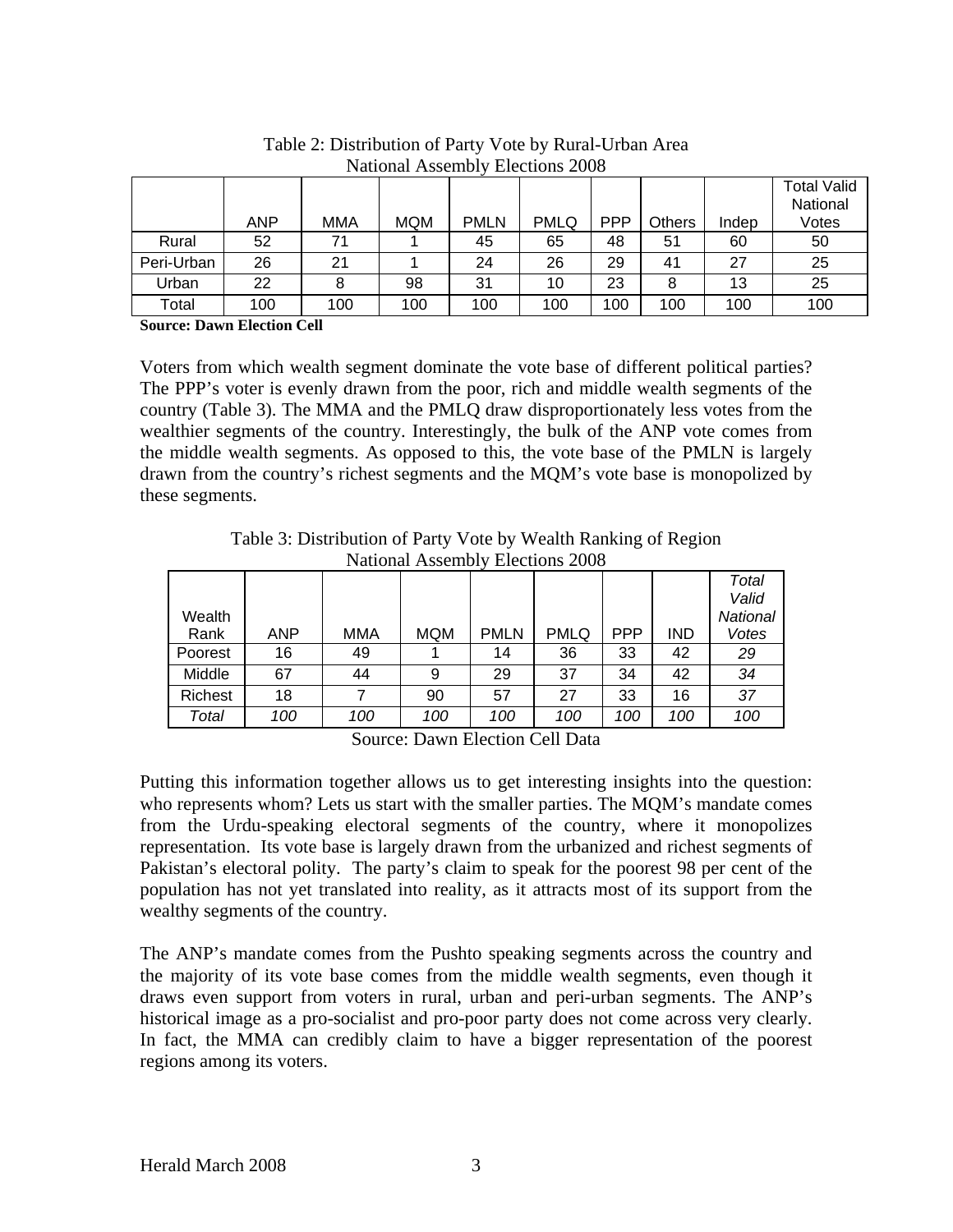The MMA (which really means JUI(F) in the current elections) uses a competing ideology to contest the ANP for the Pushto speaking segments' mandate. Furthermore, its vote base is not centered in the urban and the richest segments.

What about the three national political parties? The PMLQ has representation among nearly all linguistic groups. However, like the MMA, its vote base is not drawn from the urban and the richest segments. Interestingly, in terms of vote share it only dominates the Balochi speaking segment.

The data suggests that the PMLN has emerged as a party representing the Punjabi- and Hindko-speaking segments, which draws its votes from the urban and the richest segments of the country. It is the mandate of a large proportion of voters from these segments that it represents.

The PPP is a party that not only has representation across different linguistic groups; its vote base is evenly drawn from rural, urban and peri-urban areas as well as all wealth categories. In this sense it could be argued that the PPP is, at present, the most representative party in the country with the broadest support base.

Do the 2008 elections tell us anything about future trends of political party support? We can assume that ethnic segments will retain their relevance, but that migration will increase the proportion of heterogeneous segments – or segments where no one group enjoys and 60 per cent majority. Similarly we can expect urbanization to continue, and for it come quite largely through the increase in the prevalence of peri-urban areas. Finally, even under conditions of economic growth it is likely that there will continue to be a high level of regional inequality in wealth and infrastructure development in Pakistan.

If the parties continue to maintain their current socio-economic bases, the changes outlined above will have a number of possible impacts on their future positions. All of the ethnic-based parties are likely gradually witness an erosion of their support bases if the Pakistani landscape becomes more ethnically heterogeneous. The PPP currently dominates heterogeneous ethnic segments, and on current patterns it is likely benefit from greater ethnic heterogeneity. Parties that rely very highly on specific ethnic segments – e.g. the MQM, ANP and PMLN – will need to reach out of their traditional ethnic base areas to a broader cross-ethnic constituency if they are to expand their shares of the national vote.

Urbanisation may lead to lower vote shares for the PMLQ, independents and the MMA. This is intuitive, since the former two are thought to rely on local patronage for support, and the latter has a very specific cleric-based religious appeal in remote rural areas. As society diversifies people in these areas are likely find alternative avenues of representation. The PPP has a high presence in the peri-urban areas, whereas the PMLN and MQM are strong in urban areas. As rural areas become peri-urban the PPP is likely retain and even expand its vote share. The growth of bigger towns and cities will favour